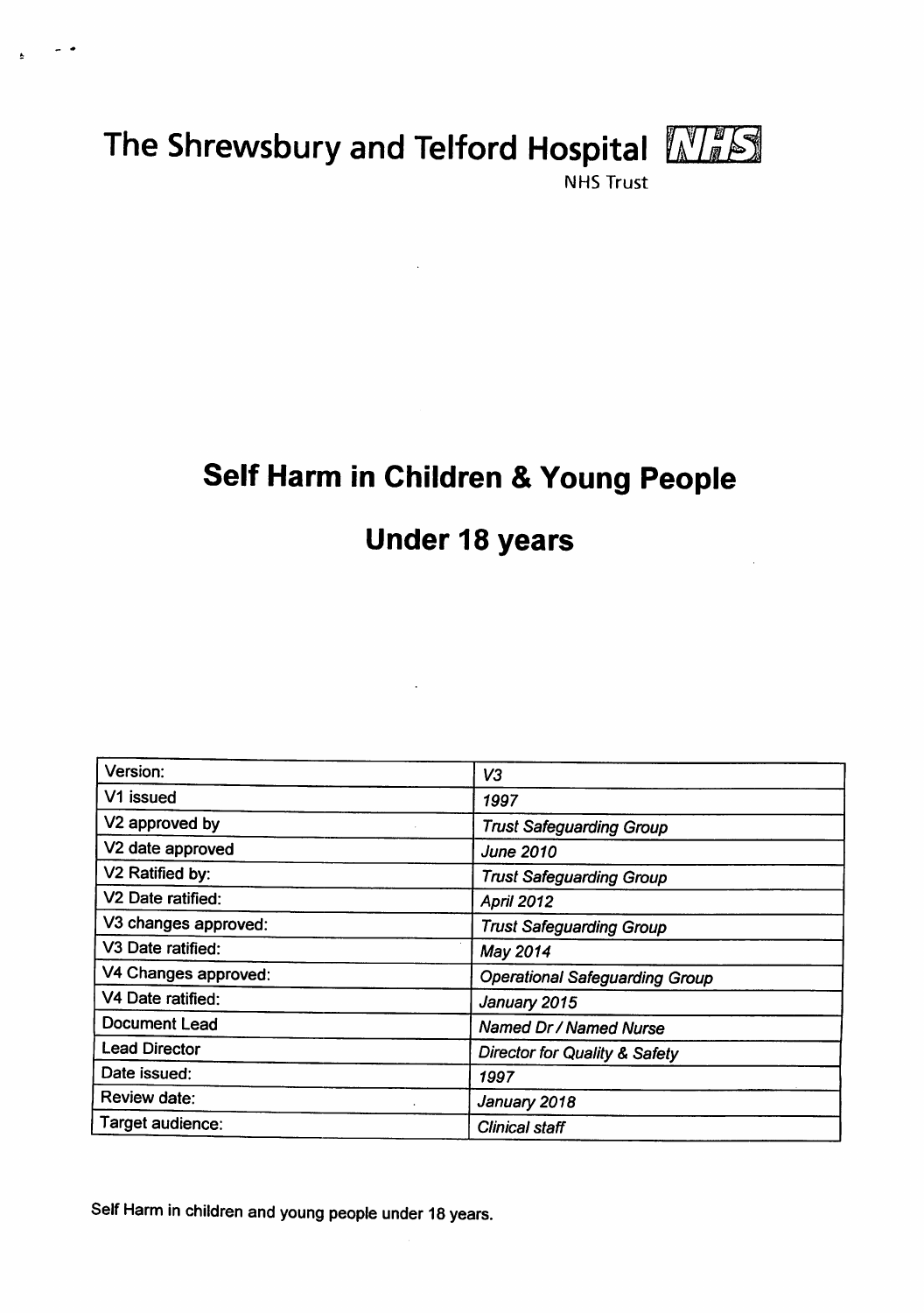*The Shrewsbury and Telford Hospital* **KIM.**



*NHS Trust*

#### $\mathbf c$ *Version Control Sheet*

| <b>Document Lead/Contact:</b>             |                                                                                                                                                    |
|-------------------------------------------|----------------------------------------------------------------------------------------------------------------------------------------------------|
| Document ID                               | 3523                                                                                                                                               |
| Version                                   | 3                                                                                                                                                  |
| <b>Status</b>                             | Approved 1997                                                                                                                                      |
| Date Equality Impact Assessment completed | 4.4.12                                                                                                                                             |
| <b>Issue Date</b>                         | 1997                                                                                                                                               |
| <b>Review Date</b>                        | Every 3 years                                                                                                                                      |
| <b>Distribution</b>                       | Please refer to the intranet version for the latest<br>version of this policy.<br>Any printed copies may not necessarily be the<br>most up to date |
| <b>Key Words</b>                          | Self Harm, young people, injury, overdose                                                                                                          |

# *Version history*

| <b>Version</b> | <b>Date</b> | <b>Author</b>       | <b>Status</b> | <b>Comment</b>                             |
|----------------|-------------|---------------------|---------------|--------------------------------------------|
|                | 1997        |                     | Final         |                                            |
|                | 2010        | <b>F HINDE</b>      | Final         |                                            |
|                | 2011        | F Hinde/T<br>Tanner | <b>Final</b>  | CAMHS have made amendments to this policy. |
|                | 2015        | <b>T TANNER</b>     | <b>FINAL</b>  | <b>Reviewed</b>                            |
|                |             |                     |               |                                            |
|                |             |                     |               |                                            |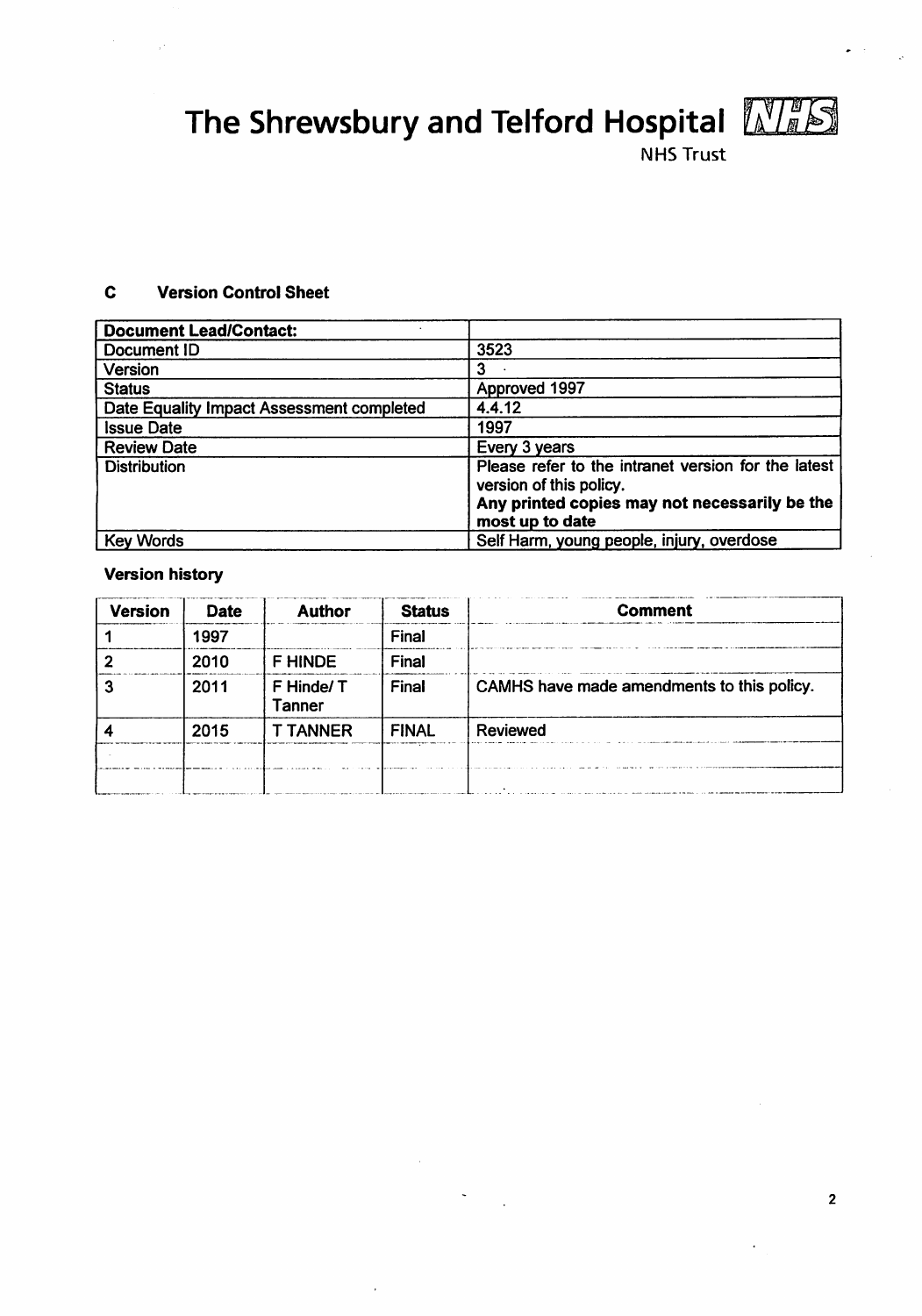# Self Harm in under 18 year olds

# *D1 Document Template*

# *Contents - the following elements must be included where appropriate*

# *Paragraph*

 $\sim$   $\sim$ 

 $\ddot{\phantom{a}}$ 

| 1                 | <b>Document Statement</b>         | 3            |
|-------------------|-----------------------------------|--------------|
| $\overline{2}$    | Overview                          | 3            |
| 3                 | <b>Definitions</b>                | 3            |
| 4                 | <b>Duties</b>                     | 3            |
| 5                 | Policy detail                     | $\mathbf{3}$ |
| 6                 | <b>Training needs</b>             | 6            |
| $\overline{7}$    | <b>Review process</b>             | 6            |
| 8                 | <b>Equality Impact Assessment</b> | 6            |
| 9                 | Process for monitoring compliance | 6            |
| 10                | <b>References</b>                 | 7            |
| <b>Appendices</b> |                                   |              |

| Appendix A | <b>CAMHS policy for Self Harm</b> |  |
|------------|-----------------------------------|--|
|            |                                   |  |

 $\bar{z}$ 

 $\ddot{\phantom{0}}$ 

 $\bar{z}$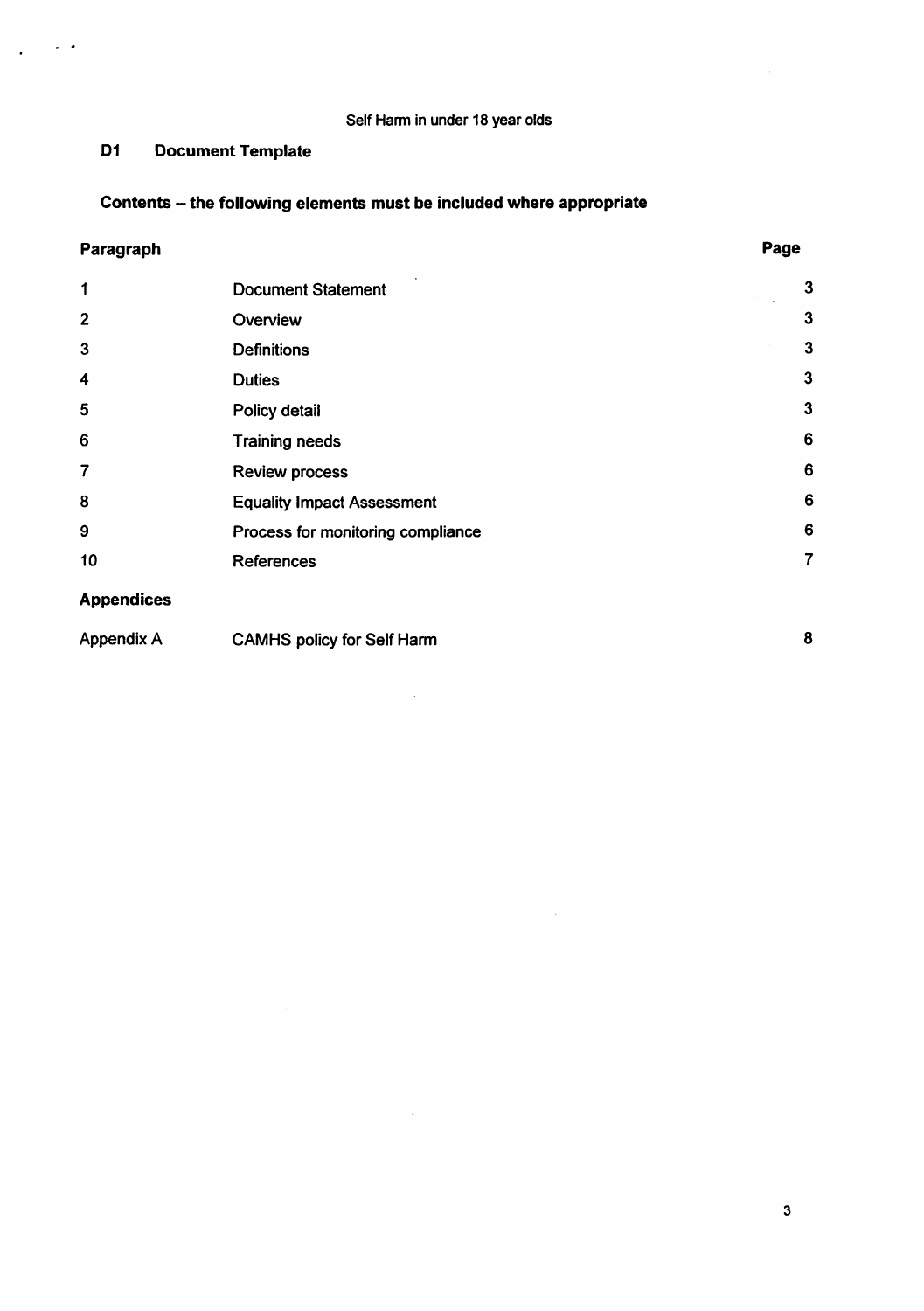#### Self Harm in under 18 year olds

### *<sup>1</sup> Document Statement*

Management of children & Young People under 18 years who self harm.

# *2 Overview*

The policy refers to all children & young people under 18 years.

# *3 Definitions*

- Self Harm this may be self injury or self poison
- $\bullet$  Self Injury any injury caused deliberately by the person
- Self Poison deliberate poisoning by substances whether legal or illegal. •
- CAMHS Children and Adolescent Mental Health Services.

# 4 *Duties*

CAMHS staff should be available for consultation with ward staff during and after assessment of child / young person.

Family GP should be informed via discharge letter by the doctors Hospital staff are responsible for contacting parents

Where an adolescent is unable to return home because of the family situation, Social Services is responsible for finding an alternative placement.

If the adolescent is too psychiatrically disturbed to be discharged, admission to an inpatient unit may be needed - this will be CAMHS responsibility to arrange.

Should there be any difficulty with the management of any young person then inform the Children's manager and also the executive lead for safeguarding.

# *5 Policy detail*

# *5.1 Aim:*

# *Is for admission of all children & vounq people who present to the Emergency department with self harm.*

5.2 Procedure in the Emergency department if under 16 years:

- Priority is for medical assessment and treatment
- Admission to a ward, this should be the Children's ward at PRH.
- If the child is a 'Looked After Child' i.e. in the care of local authority or independent care agency, they should still be admitted to the ward in order to be assessed by CAMHS.
- Children from Powys should always be admitted to the children's ward.
- Start to complete the Safeguarding Information Form and pass to the children's ward with the casualty notes.
- If the child has a Care Plan, please note this may say that they do not need admitting, but can go back to the care home, if safe.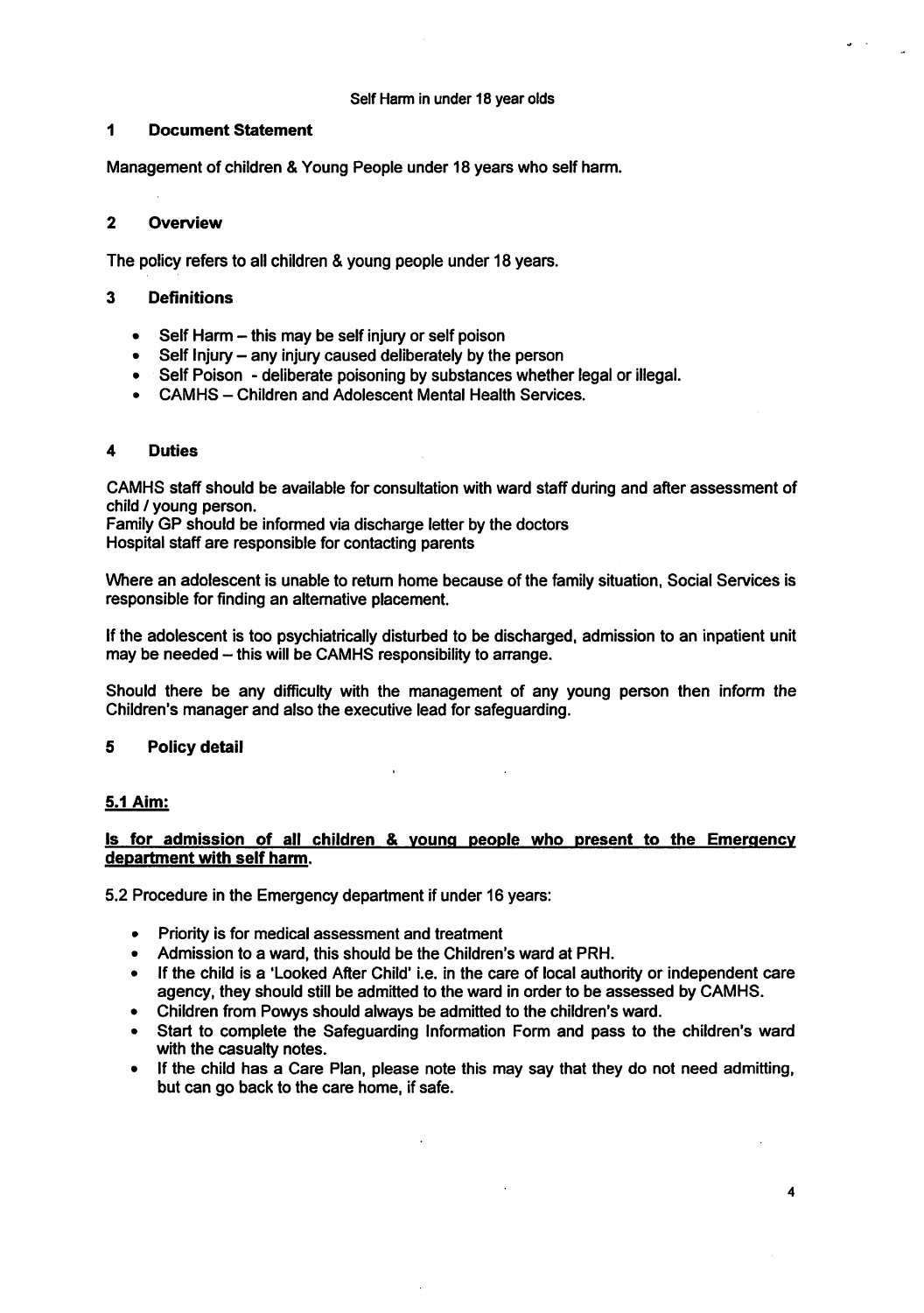# *5.3 Procedure in the Emergency department if 16-18 years:*

- *Priority is for medical assessment and treatment*
- *• If medically fit for discharge, initial assessment by a member of the RAID team with decision being made on safe discharge by the senior Emergency Department Dr. following consultation with RAID. Re: mental state / intent to self harm. Can only be discharged from the emergency department if showing no signs of suicidal ideation and has a 'safe\* place to go.*
- *If being discharged needs CAMHS leaflet and advise an appointment will be made with CAMHS over the next few days, where possible. Make it clear to parents that there is no emergency and they have been discharged to a safe place. Emergency department to complete CAMHS referral form.*
- *• Admission to a ward, medical admissions or surgical admission, depending on type of self harm or injury, as may require further treatment.*
- *• The same applies to young people from Powys.*

### *5.4 Refusal for admission:*

*Ifthe young person / carers / parents refuse for admission to happen, then as long as the child / young person is not detainable under the Mental Health Act, there are no Child Protection concerns, and the child / young person is medically fit to go home, then they can go home with the Emergency department making a referral to CAMHS stating why they are not an inpatient.*

#### *5.5 Procedure on the wards (Paediatric or Adult)*

- *Make a referral to Shropshire / Telford & Wrekin CAMHS.*
- *Children should be assessed the next working day, to allow them time to contemplate what they have done.*
- *• Ward will be notified when CAMHS can attend*
- *Ward staff to arrange for parents / responsible adults i.e. carers, social workers to attend. If problems, i.e. unwilling to attend, inform CAMHS*
- *• Ensure the Safeguarding Form is completed, Top copy kept in the notes and the other two copies sent to the Named Nurse, Safeguarding Office, Women & Children Centre PRH.*

# *5.6 CAMHS*

*Will aim to see the child / young person the same day if the referral is made before 12 midday, after that it is likely to be the next working day.*

*CAMHS work Monday - Friday 9-5pm*

*Weekends and bank holidays there is no service.*

*Ifthere is concern around the child / young person's mental state / behaviour, refer to the out of hours Child Psychiatrist on call.i.e. After 5pm or at weekends.*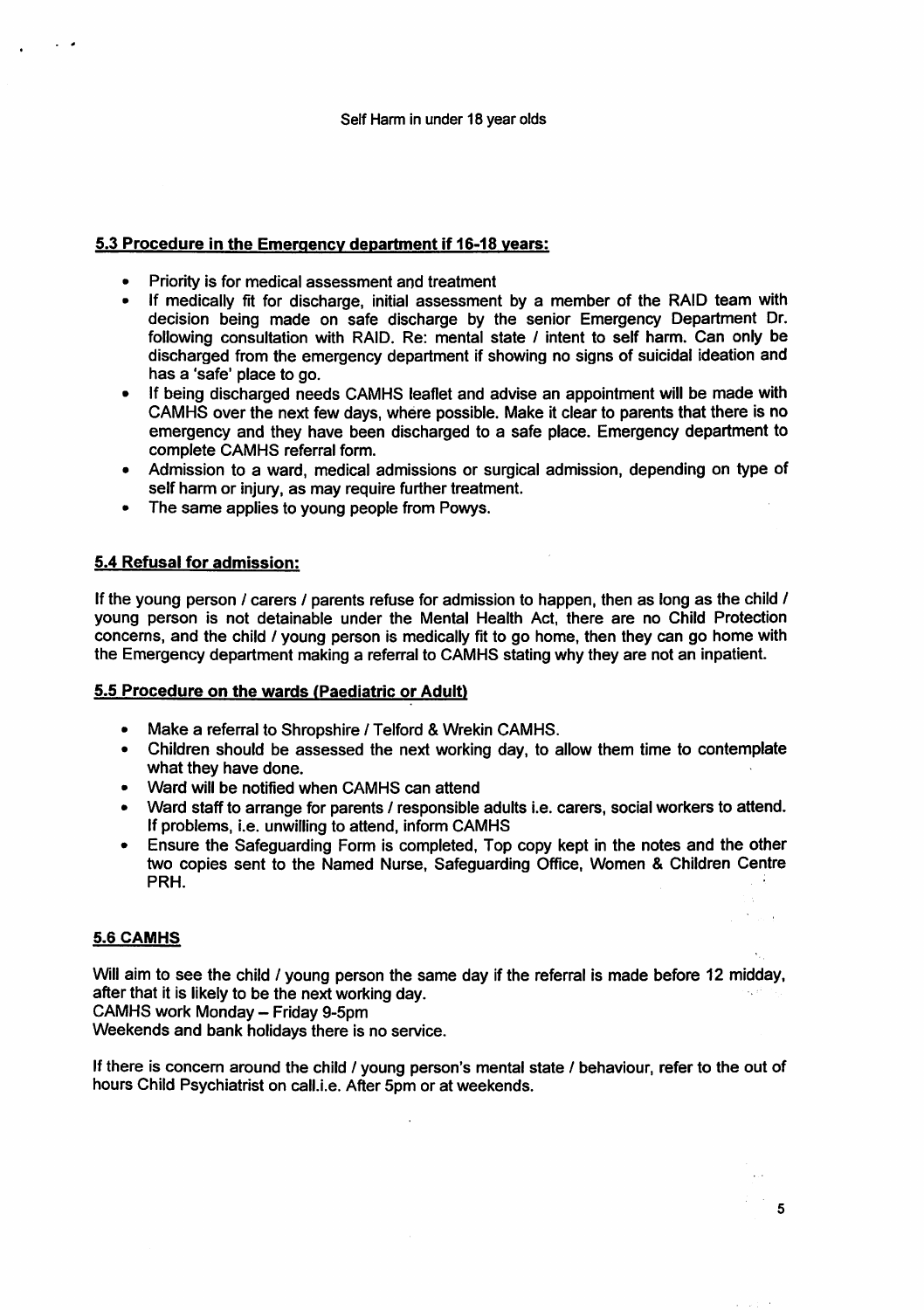# *5.7 Patient wanting to go home before being seen bv CAMHS / bed shortage*

If parent / child / young person is wanting discharge at a weekend or there is problems with bed usage then;

- Assessment by the ward doctor
- If can be discharged inform CAMHS next working day for follow up to be arranged
- If concerns, call the on call psychiatrist.
- Complete safeguarding information form as above.

### *<sup>6</sup> Responsibilities ofstaff*

CAMHS staff should be available for consultation with ward staff during and after assessment of child / young person.

 $\Delta$ 

Family GP should be informed via discharge letter by the doctors Hospital staff are responsible for contacting parents

Where an adolescent is unable to return home because of the family situation, Social Services is responsible for finding an alternative placement.

If the adolescent is too psychiatrically disturbed to be discharged, admission to an inpatient unit may be needed - this will be CAMHS responsibility to arrange.

#### *7 Training Needs*

There is no mandatory training associated with this guidance. If staff have queries about its' operation, they should contact their line manager in the first instance.

#### *8 Review process*

In order that this document remains current, any of the appendices to the policy can be amended and approved during the lifetime of the document without the document strategy having to return to the ratifying committee.

# *9 Equality Impact Assessment (EQIA)*

Outline a summary of the assessment. It is not necessary to include the entire EQIA in the document, but this should be completed and submitted to HR.

#### *9 Process for monitoring compliance*

Describe how this will be done including which elements will be monitored; by whom, frequency of monitoring; mechanism for reporting; and how action plans will be developed and monitored. If the document is required for NHSLA, there are minimum requirements for monitoring which must be included. It is recommended that the monitoring template (below) is used and advice on completion is sought from the Chief Compliance Officer or Safety Advisors.